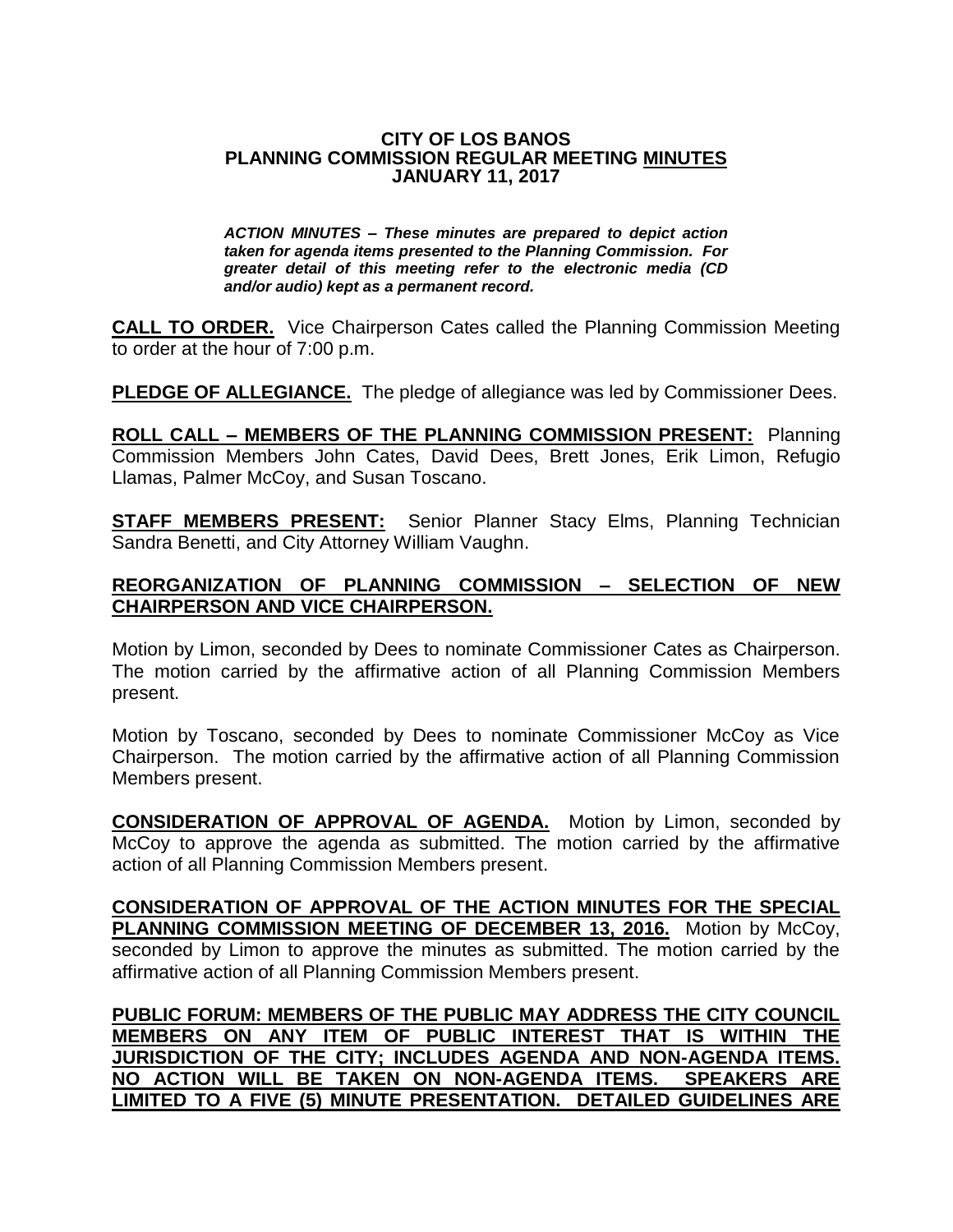**POSTED ON THE COUNCIL CHAMBER INFORMATIONAL TABLE.** Chairperson Cates opened the public forum. No one came forward to speak and the public forum was closed.

**PUBLIC HEARING – TO CONSIDER A CEQA CATEGORICAL EXEMPTION AND A CONDITIONAL USE PERMIT FOR AN INCREASE IN MAXIMUM DISPLAY AREA FOR WALL SIGNAGE AND ONE EXISTING FREE STANDING SIGN FOR HARBOR FREIGHT TOOLS LOCATED AT 1301 W. PACHECO BOULEVARD, SUITE A, MORE SPECIFICALLY IDENTIFIED AS ASSESSOR'S PARCEL NUMBER: 430-010-019.** Senior Planner Elms presented the staff report, which included a PowerPoint presentation, noting that the applicant's representative was present.

Commissioner Toscano stated that the freestanding sign seems to be same size as Target, spoke of her concern that Fitness Evolution has a much smaller sign, and the need to understand that granting this will make it so other tenants can come back and say they want a variation from the sign code as well.

Senior Planner Elms responded that it is done on a case-by-case basis and stated that not all cases are identical.

Commissioner Limon responded that he had no problem with the request in size.

City Attorney Vaughn cautioned the Commissioners not to give their position until after the public comment is received and the public hearing is closed, spoke of how this portion of the public hearing is for questions for staff only, spoke of how back when this was created in the zoning code small signs could be done administratively, how this was just a process to oversee and approve larger signs and look at them individually, the need to make sure it fits the surroundings and shopping center, how it was created to control the look and size of signs, how dimensions were purposely designed to be small so people would have to come before the Planning Commission to approve the larger requests.

Commissioner Dees inquired who owns the freestanding sign.

Senior Planner Elms responded that the freestanding sign is located in the common area, spoke of how CCRs govern that common area in the shopping center, how approvals are required by property owners first, and spoke of how signage is a joint use in the common area.

City Attorney Vaughn stated that signage is a fixture, spoke of how a commercial lease would address that issue and it depends what their lease says, and how this is a result of the Lowe's building being divided into multitenant space.

Commissioner Dees inquired if there are other properties that will need space on the freestanding sign.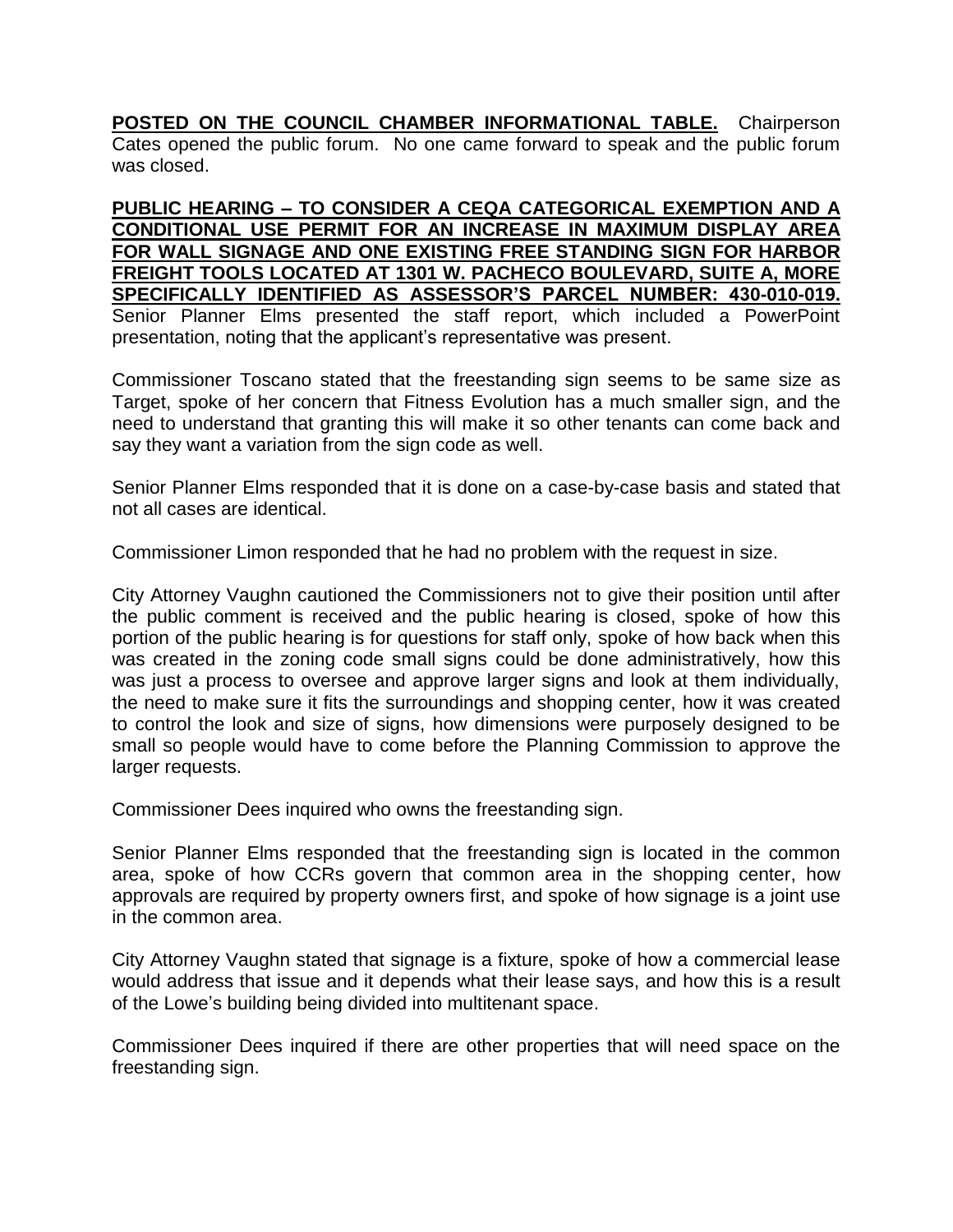City Attorney Vaughn stated that there is other signage on the frontage for other businesses.

Chairperson Cates opened the public hearing. KATHY BALLARD, Los Banos, spoke of how she would rather not have a sign underneath the freestanding sign and suggested changing up how things are dedicated to each monument sign; Senior Planner Elms spoke of how leases are signed and include locations of signage; Commissioner Dees inquired if any other options were considered besides this proposal; Scott Croft, Sign Designs, stated that this is the only proposal he has seen and it is in lieu of the other two signs consolidated into this elevation; Senior Planner Elms stated that she evaluated the sign with the applicant, pointed out that page 6 shows the configurations, spoke of how she was more concerned about scale and size of wall signage and massing with the building, how she was satisfied with the ratio, and how she saw their conceptual image for the pylon and it was reasonable.

No one else came forward to speak and the public hearing was closed.

Commissioner McCoy commented that compared to nearby signage it looks very big.

Senior Planner Elms stated that this is their signage plan and they are bound by it, how the Commission is considering the signage based on what they have presented in their plan, and how they are bound by this entitlement.

City Attorney Vaughn commented that the Commission can add a condition to not allow any additional signage on east and south elevations.

Motion by Limon, seconded by Llamas to adopt Planning Commission Resolution No. 2017-01 – Approving Conditional Use Permit #2016-22 to Allow an Increase in Maximum Wall Sign Display Area and One Freestanding Sign Maximum Display Area for the Property Located at 1301 W. Pacheco Boulevard, Suite A. The motion carried by the affirmative action of all Planning Commission Members present.

Commissioner McCoy inquired to legal counsel if his personal friendship with applicant for next item creates a conflict.

City Attorney Vaughn responded that it would not create a conflict unless he thinks it would create a bias in his vote.

**PUBLIC HEARING – TO CONSIDER A CEQA CATEGORICAL EXEMPTION AND A CONDITIONAL USE PERMIT TO ALLOW THE OPERATION OF A HOME OCCUPATION BUSINESS LICENSE WITH EMPLOYEES FOR JULIE SELLIN DBA: PEACE AT HOME CAREGIVERS LOCATED AT 2712 SWAN LANE, MORE SPECIFICALLY IDENTIFIED AS ASSESSOR'S PARCEL NUMBER: 084-223-006.** Senior Planner Elms presented the staff report, which included a PowerPoint presentation, noting that the applicant was present.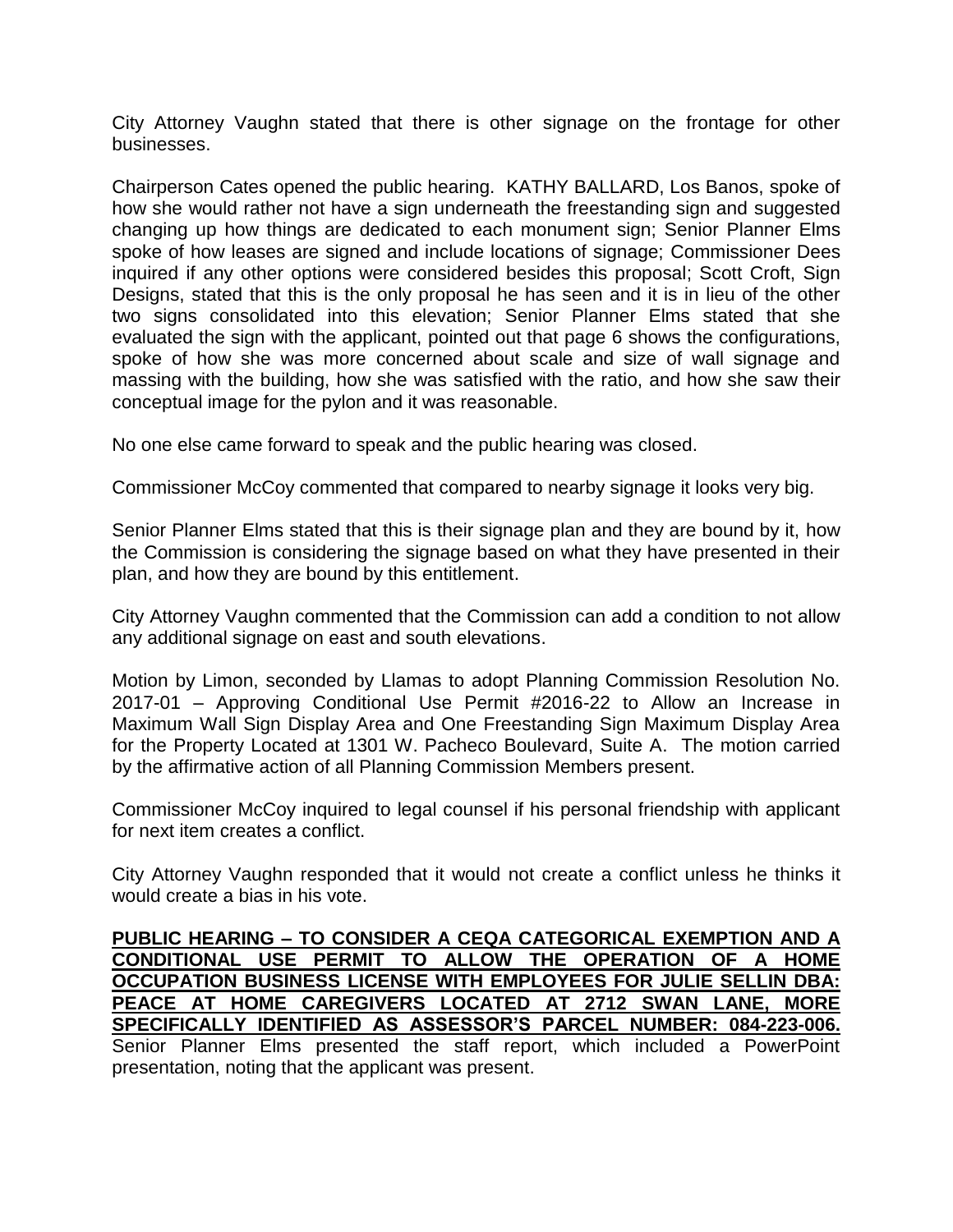Chairperson Cates opened the public hearing. No one came forward to speak and the public hearing was closed.

Commissioner Toscano inquired where the applicant will train her staff.

Julie Sellin, applicant, responded that the state requires that she can only hire home health aides or Certified Nursing Assistants.

Commissioner McCoy inquired the applicant conducts interviews.

Ms. Sellin responded that it can take place anywhere and gave Starbucks as an example.

Commissioner Dees inquired how the applicant would pay her employees.

Ms. Sellin responded that direct deposit would be utilized.

Motion by Limon, seconded by McCoy to adopt Planning Commission Resolution No. 2017-02 – Approving Conditional Use Permit #2016-20 for the Use of a Home Occupation Business License with Employees in the Low Density Residential (R-1) Zoning District Located at 2712 Swan Lane. The motion carried by the affirmative action of all Planning Commission Members present.

**PUBLIC HEARING – TO CONSIDER A CEQA CATEGORICAL EXEMPTION AND A CONDITIONAL USE PERMIT TO ALLOW THE OPERATION OF A GYMNASTICS AND FITNESS FACILITY IN THE GENERAL INDUSTRIAL (I) ZONING DISTRICT LOCATED AT 115 W. G STREET, SUITE C, MORE SPECIFICALLY IDENTIFIED AS ASSESSOR'S PARCEL NUMBER: 081-110-037.** Senior Planner Elms presented the staff report, which included a PowerPoint presentation, noting that the applicant was present.

Commissioner Dees spoke of his concern regarding lighting and inquired if the usage is compatible with the existing lighting.

Senior Planner Elms responded that the building has industrial lighting to illuminate the building, how conditions are there to limit activity to indoors, and how the wall mounted industrial lighting is a one to one candlelight ratio per city standards.

Commissioner Dees spoke of being more concerned about crime and safety.

Senior Planner Elms stated that there is lighting in the parking lot that meets City standards in which both commercial standards and industrial standards are equal.

Commissioner Limon responded that this area is pretty well lit speaking from Republic Services' standpoint.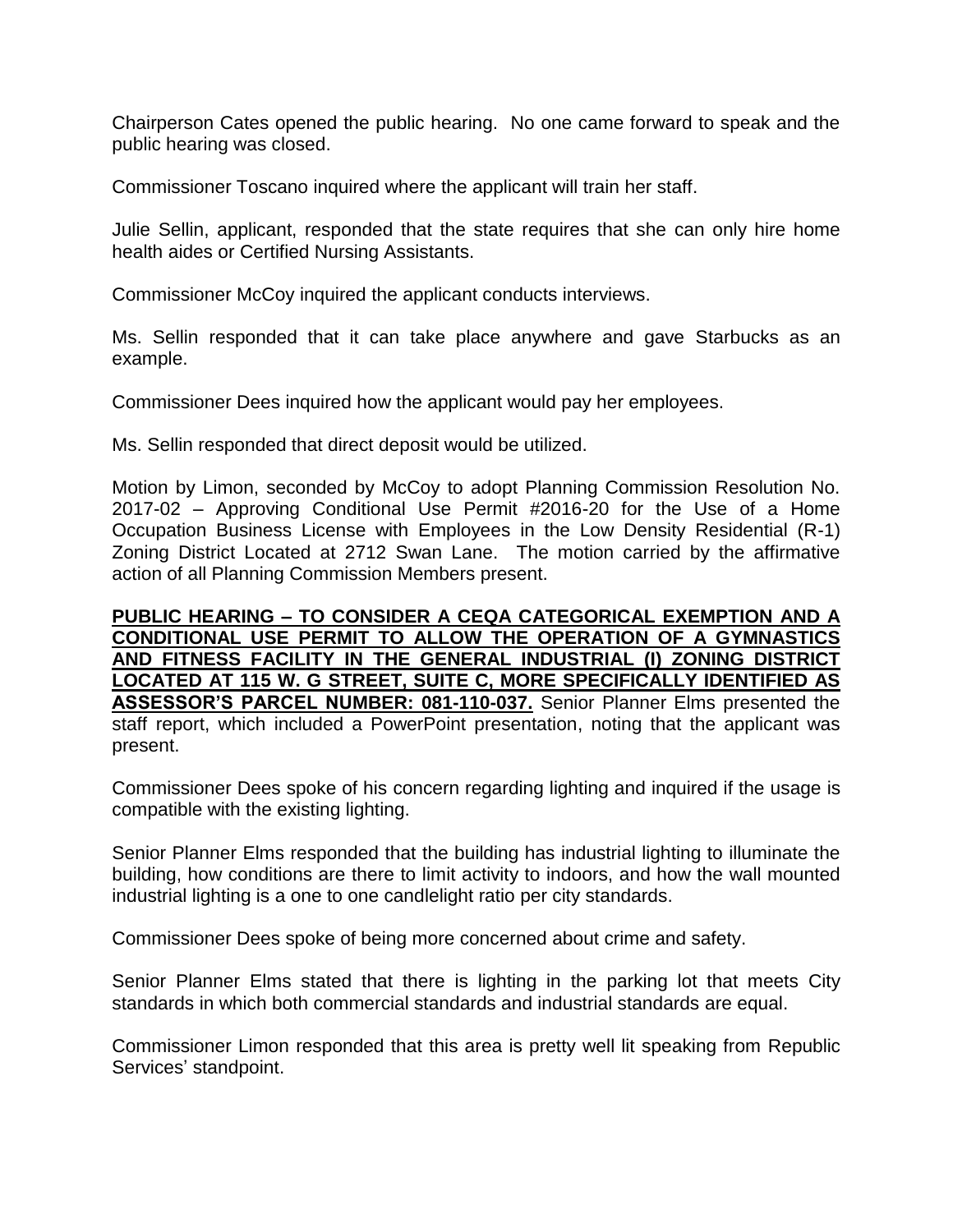City Attorney Vaughn stated that lighting would be relevant depending on use but doesn't think its an issue here because industrial standards aren't different than commercial.

Commissioner Dees stated that his concern in industrial is that the foot traffic isn't same as commercial and that this is about crime.

Chairperson Cates opened the public hearing. No one came forward to speak and the public hearing was closed.

Commissioner McCoy inquired if the applicant plans on using outside area for any of their activities.

Elvira Grimes, applicant, responded that they will not do activities outdoors.

Motion by Limon, seconded by McCoy to adopt Planning Commission Resolution No. 2017-03 – Approving Conditional Use Permit #2016-23 for The Academy of Performing Arts and Fitness at 115 W. G Street, Suite C, More Specifically Identified as Assessor's Parcel Number: 081-110-037. The motion carried by the affirmative action of all Planning Commission Members present.

#### **PUBLIC HEARING – TO CONSIDER A CEQA CATEGORICAL EXEMPTION AND SITE PLAN REVIEW #2016-12 FOR THE CONSTRUCTION OF A NEW 2,450 SQUARE FOOT AUTOMOTIVE REPAIR BUILDING FOR HUNT ENTERPRISES LOCATED WITHIN THE HIGHWAY COMMERCIAL ZONING DISTRICT ON ROMERO STREET, APPROXIMATELY 140 FEET WEST OF MERCEY SPRINGS ROAD, MORE SPECIFICALLY IDENTIFIED AS ASSESSOR'S PARCEL NUMBER: 025-133-009.** Senior Planner Elms presented the staff report, which included a PowerPoint presentation, noted that one comment was received from neighboring property owner Mr. Joe Vieira, read his five concerns, and noted that applicant was present.

Commissioner Dees inquired about grade.

Senior Planner Elms responded that there is a condition that would apply in which the City Engineer has to approve.

Commissioner Dees spoke of his concern about allergies to one of the tree species and suggested replacing it with a different species.

Senior Planner Elms responded that there is a tree list and these species are on the list and it meets City standards.

Commissioner Dees stated that he would like to change the species to accommodate those with allergies.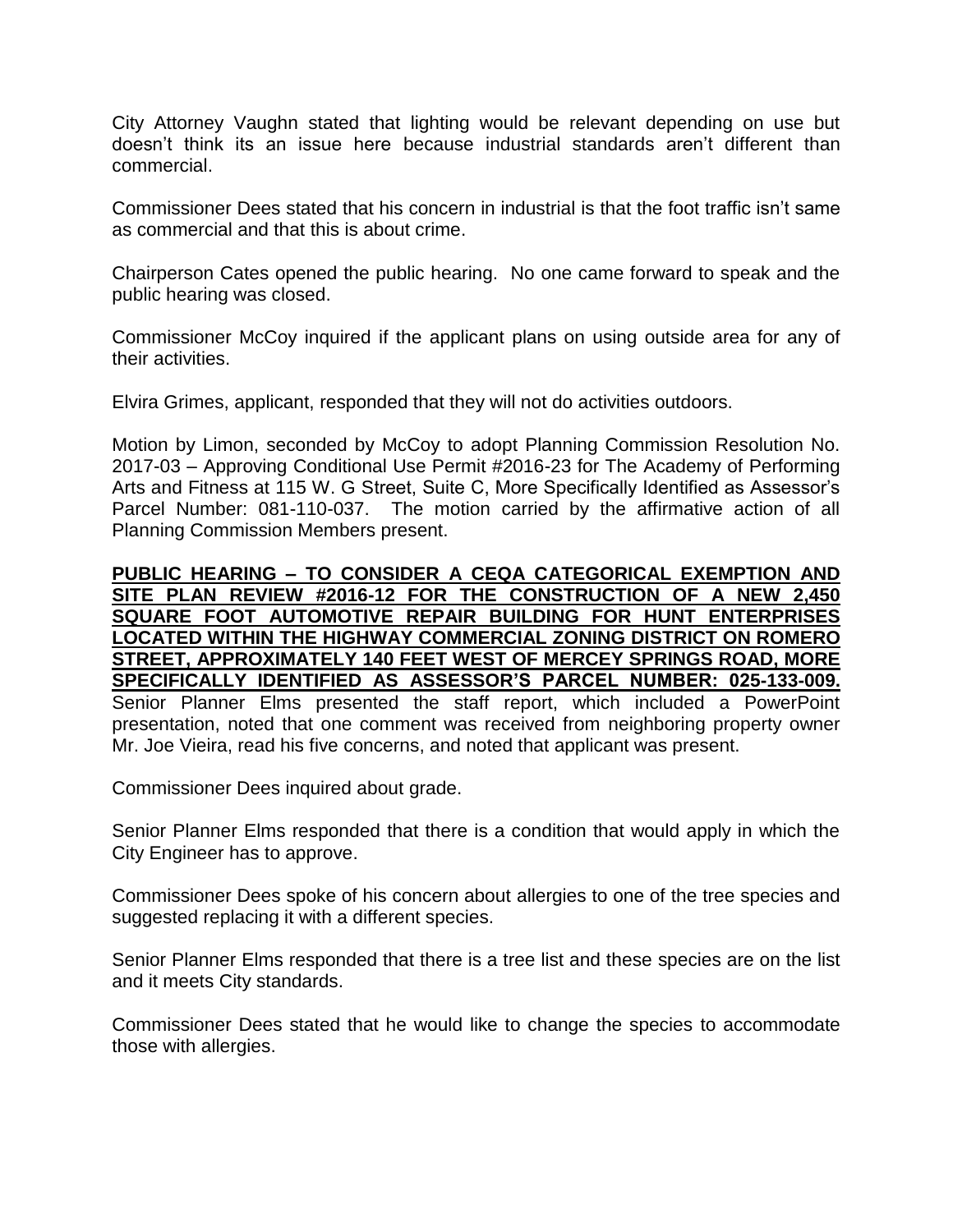Chairperson Cates responded that he understands the concern but the pollen will likely disperse before reaching residential uses.

Commissioner Dees spoke of his concern regarding auto repair being done outside the building.

Senior Planner Elms responded that the Commission can add a condition in addition to what's required by the zoning code that if they are in violation of conditions or zoning code then the City can halt construction or use.

Chairperson Cates inquired about the comment letter and how many are civil concerns.

Senior Planner Elms spoke of how she felt the driveway was a valid concern but noted that there is 23 feet between the two driveways, how this was reviewed at Project Review Board and staff had no concerns regarding driveways because it was not a high traffic use, how parking meets the code and the bays provide additional parking, how the building is small in comparison to the lot which will be paved, how the curb/drainage issue will be addressed by City Engineer's requirements, how the issue of trash will also be addressed and meet City standards, and suggested that if the Commission wants to add condition regarding repairs inside the building then they can do so.

Chairperson Cates suggested that perhaps the applicant and neighbor can work out the screening issue civilly.

City Attorney Vaughn stated that the Commission can require a wall but they have to have a reason behind it.

Commissioner Dees inquired about staff's finding regarding encroachment.

Senior Planner Elms responded that it is false and the apron of driveway and truncated domes are on City property and City has jurisdiction and how the applicant will be putting it in on their own cost.

Chairperson Cates opened the public hearing. No one came forward to speak and the public hearing was closed.

Chairperson Cates spoke of his appreciation for the applicant accommodating the Commission's suggestions during design review.

Motion by McCoy, seconded by Llamas to adopt Planning Commission Resolution No. 2017-04 – Approving Site Plan Review #2016-12 for the Construction of a 2,450 Square Foot Automotive Repair Building Located on Romero Street, More Specifically Identified as Assessor's Parcel Number: 025-133-009. The motion carried by the affirmative action of all Planning Commission Members present.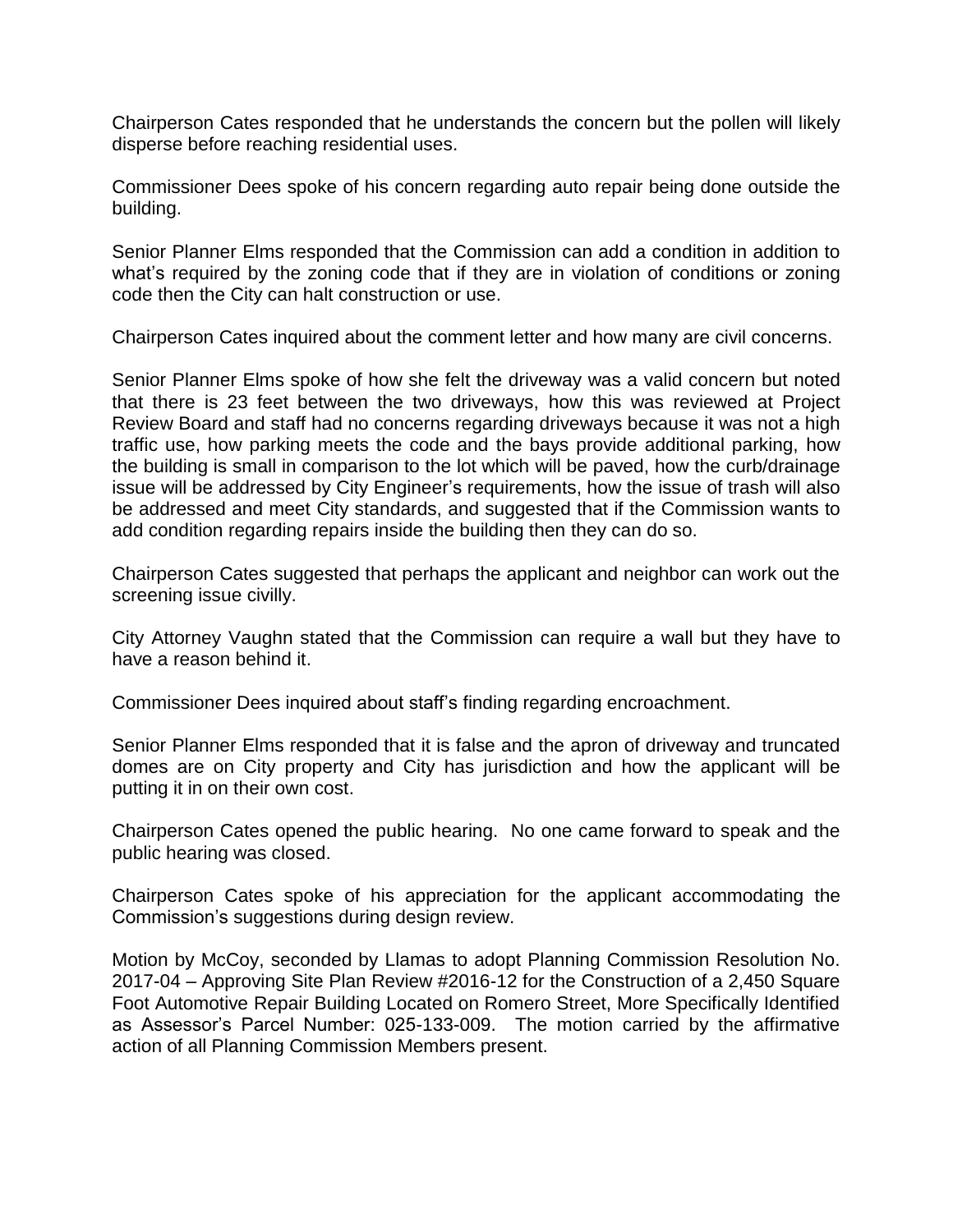**COMMUNITY & ECONOMIC DEVELOPMENT DEPARTMENT REPORT.** Senior Planner Elms wished all a happy new year, congratulated the newly appointed and reappointed Commissioners, invited the Commissioners to attend the League of California Cities Planning Commissioners Academy March 1<sup>st</sup>-3<sup>rd</sup> in Los Angeles, and stated that Commissioners would need to let staff know if they will be attending by January 31<sup>st</sup>, and announced that Harbor Freight Tools will be the newest business to enter into old Lowe's building.

## **PLANNING COMMISSION MEMBER REPORTS.**

**CATES:** Welcomed the new commissioners, welcomed Commissioner Llamas back from active military duty, thanked staff for their work, spoke of his excitement about growth, wished all a happy new year, thanked the Commission for his appointment as Chairperson, spoke of looking forward to great work ahead, how he is interested in attending the Planning Commissioners Academy but will let staff know, and thanked City Council Member Daronica Johnson-Santos for attending this meeting.

**DEES:** Stated that it is good to be here and thanked staff for their patience with his questions.

**JONES:** Thanked everyone for the warm welcome to the Commission and spoke of looking forward to serving the community.

**LIMON:** Welcomed Commissioners Dees and Jones, welcomed Commissioner Llamas back from active military duty, and spoke of the growth occurring in the community.

**LLAMAS:** Spoke of being glad to be back and thanked staff for holding his seat.

**McCOY:** Stated that he will attend the Planning Commissioners Academy but if it's a budget issue then he will be okay with letting new commissioners attend in his place and inquired when the Conflict of Interest presentation will take place.

City Attorney Vaughn responded that it will come forward to the Planning Commission meeting on January 25<sup>th</sup>.

Commissioner McCoy thanked City Council Member Daronica Johnson-Santos for reappointment to Commission and welcomed the new commissioners.

**TOSCANO:** Stated that she will not be attending the Planning Commissioners Academy due to the upcoming arrival of her first grandbaby around that time.

**ADJOURNMENT:** The meeting was adjourned at the hour of 8:47 p.m.

APPROVED: